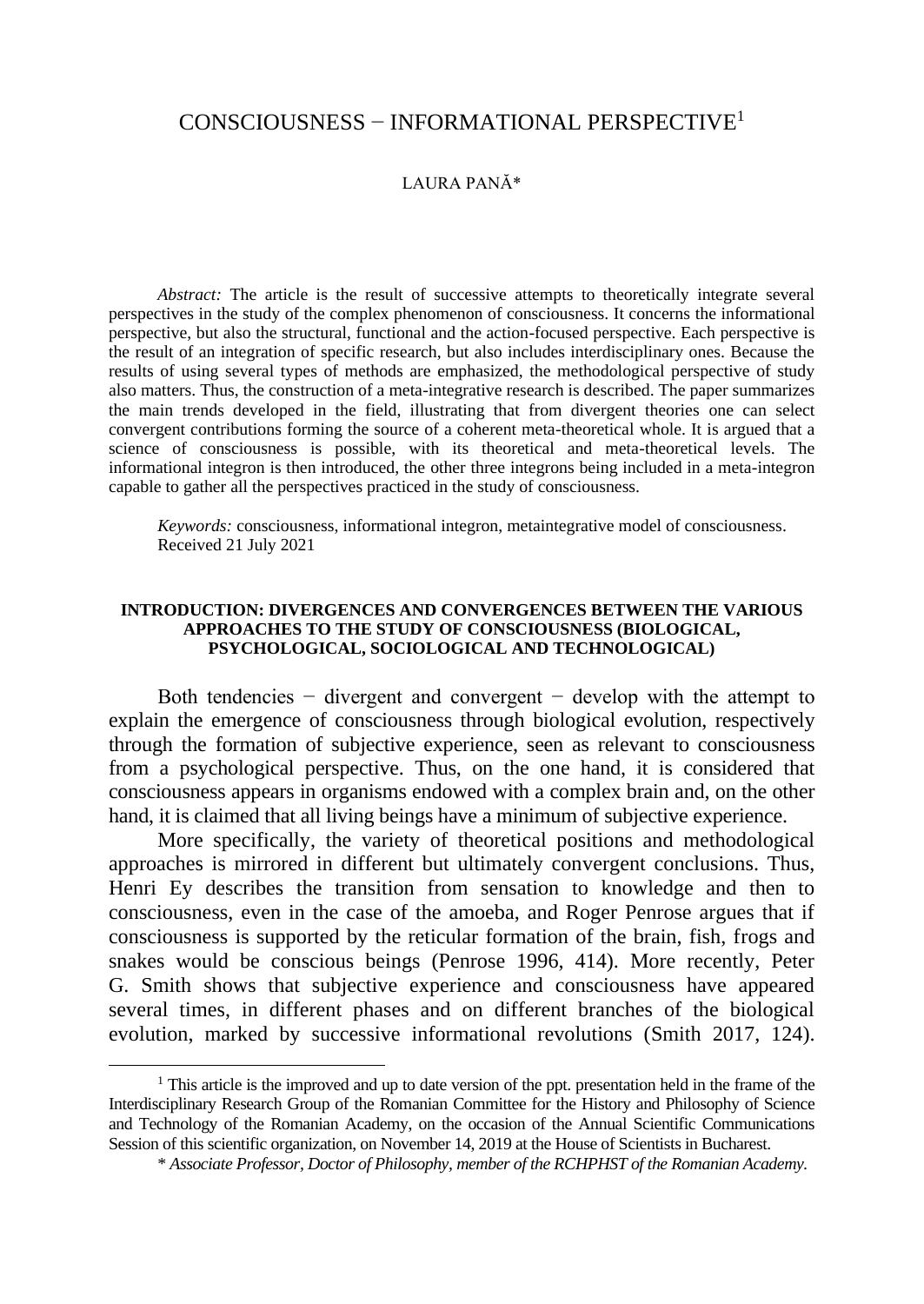Other scholars make a clear distinction between the subjective experience and consciousness, but consciousness continues to be understood differently: part of them considers that the subjective experience is a stage in the emergence of consciousness, while another part postulates that consciousness is only a form of subjective experience, calling it "conscious experience".

Smith also states that the first phenomena of consciousness are related to internal states, not to external events, i.e. to the recorded and used information (Smith 2017, 126). Other scientists and thinkers deepen this direction of research considering that the cognitive subject itself is a source of knowledge, and consciousness is what makes knowledge possible. In this regard, however, again, different orientations appear: on the one hand, the experience of awareness is thought to progress from the perception of reality to the representation of the ego and then of the self or the path traveled is represented as having the exactly opposite sense. Even the two mentioned concepts of psychology and the role of those experiences in the process of self-awareness constituting are seen differently. According to Carl G. Jung, the only form of existence known immediately is the psychic one, seen by him in a more general way. According to others, the self is seen as gradually forming and developing distinct components, such as sensations, feelings, and self-awareness. Authors like T. E Feinberg and A. Damasio follow up this research topic by studying "How the feeling of the self develops?" The ego, in turn, is understood as a series of connected conscious experiences, not as a central and permanent psychic state. At this point, the paths leading to the explanation of consciousness break up again: Stanislav Grof, among others, speaks of the continuous search for the self, while Albert Einstein emphasizes the importance of freeing the person from his or her own self. Regarding the means of approaching these objectives of cognition, John Dewey emphasizes the role of internal language, while Lev Vygotski highlights the role of externalized language.

However, the path of biological research also offers new data that, far from giving way to reductionist interpretations, in fact broadens the perspective of studying consciousness. Thus, while some authors try to make generalizations meant to facilitate the research, stating, for example, that the same brain map is present in three large biotic genres (fish, birds and mammals), others argue that it is possible to exist inclusively a *multiple consciousness* in the case of the same living being. This finding is based on the fact that, for example, the octopus has, in addition to two brains and three hearts, even eight nervous systems, more neurons being in the arms than in the brains (Smith 2017, 69, 96, 154).

The idea of the close and exclusive link between the brain and consciousness − the basis of the biological perspective in explaining consciousness − is strongly challenged by authors such as Searle and Dennett, who show that the study of the brain will not solve the theoretical problems regarding consciousness. However, biological research is reviving with the development of neuroscience, especially since the latter is strongly supported by technology or even takes technical forms such as neuroinformatics and neurotechnology. More recently, in order to explain consciousness, researchers have remade even further the path of evolution,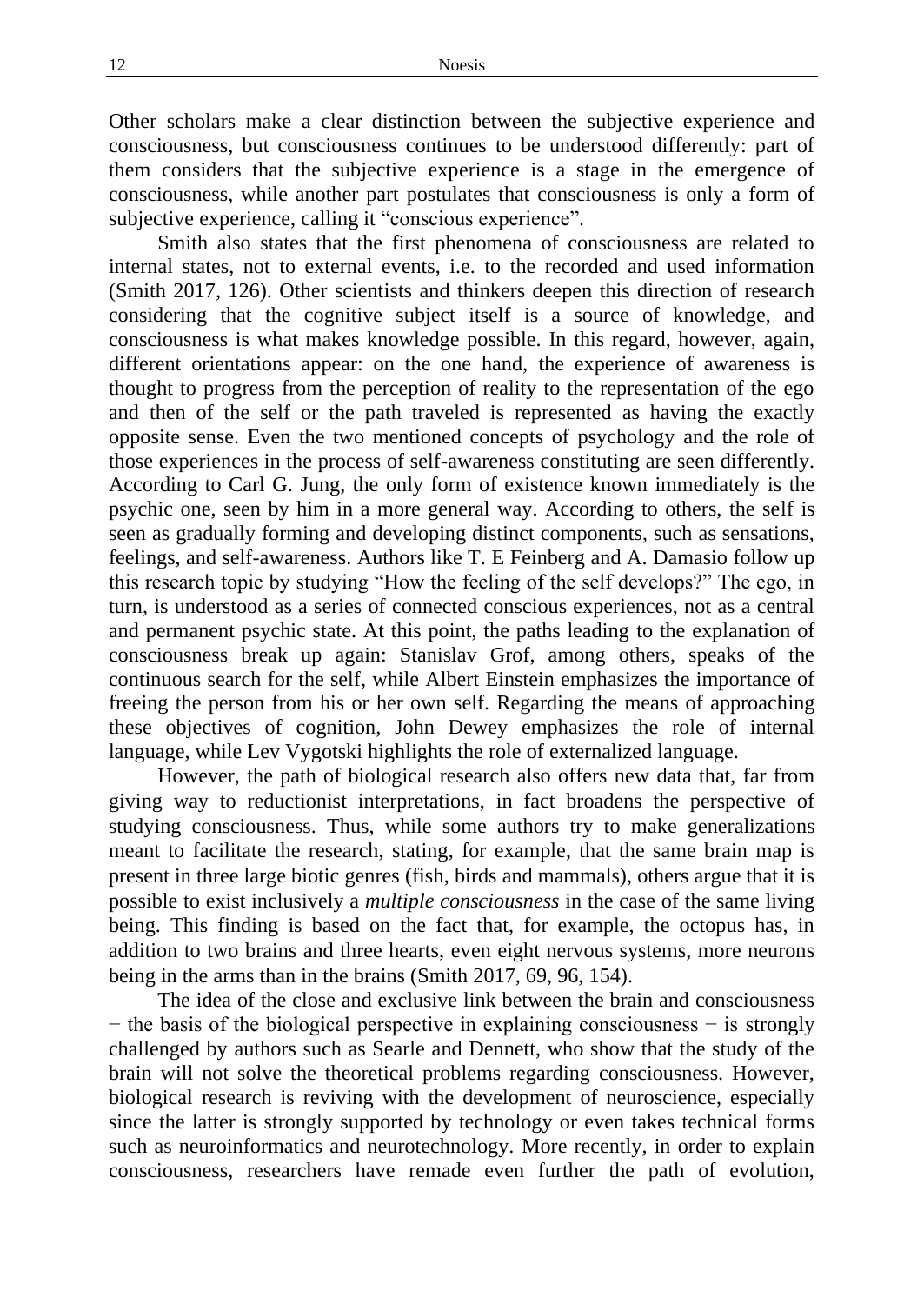regressing to the physical level of existence. But an intermediate phase of the research, which fills, in a way, the gap between the biotic and the physical level, was the orientation that we will here call the functionalist one. Thus, Roger Penrose, proposes the microtubule hypothesis, characterizing consciousness as the effect of quantum gravity in microtubules in the brain. In turn, Ray Kurzweil reuses the platonic theory of recognition and describes a series of ideal experiments suggesting that the brain contains a hierarchy of pattern recognizers in the form of millions of recognition circuits that could be reproduced through technical methods in order to create artificial intelligence (Kurzweil 2012, 38 and 128). The repeated attempts of Bernard J. Baars, followed by Dehaene and Naccache, to show how consciousness works can be framed in the same research direction. Consciousness occurs when the necessary information is disseminated in all areas of the brain, not only in the restricted workspace suitable for solving a specific problem: it is the one that integrates them into a coherent architecture. This intellectual construct coined by B. J. Baars in 1997 is known as the global internal workspace theory.

The physicalist orientation in the study of consciousness aims at relying its explanation on the discovery of its deepest roots, but sometimes reaches statements that, taken in themselves, are not considered acceptable by all members of the scientific community, although they have the advantage of leading to some technical approaches of the problem. Thus, Danah Zohar tried to impose the idea that there is an inferior but interior quantum component of consciousness, in her book *The Quantum Self* and Ray Kurzweil defined consciousness as an emerging property of a complex physical system. In turn, Max Tegmark takes into consideration physical states which make up systems that can integrate, store and process information, such as gas, liquid and solid, but also memory, computer and consciousness. He analyzes some of their qualities, his finding being that all these qualities are present together only in consciousness (Tegmark 2015, 240). In the same group of theories can be included that coined by Richard Amoroso, who participated in some activities of the Romanian Academy, one of his works being translated in Romanian under the title: *What Consciousness Is? Steps in the Cosmology of Mind* by members of the Interdisciplinary Research Group of RCHPHST (Iosif Adrian, Nicolae Bulz, Alexandru Giuculescu, Călin Hilohi, Corneliu Milo and Laura Pană). In the footsteps of John Eccles, who used the name *psychon* for the quasi-particle which represents, in his vision, the unit of the mental experience, Amoroso appreciates that the specific carrier of consciousness is the *menton*. He also gives a partial list of particles possibly implied in this cosmology, these being both bosons and fermions (which have the suitable properties). Among the mentons are mentioned the so-called corticons, excitons, phonons and solitons, but also noeons. The psychon would be, in this context, a bundle of noeons. (Amoroso 2000 a, 42). As psychological, neuropsychological and neurotechnological approaches that lead to technical achievements related to consciousness, there can be mentioned first of all those that dealt with the study of human and artificial intelligence and consciousness, and sometimes even with consciousness engineering.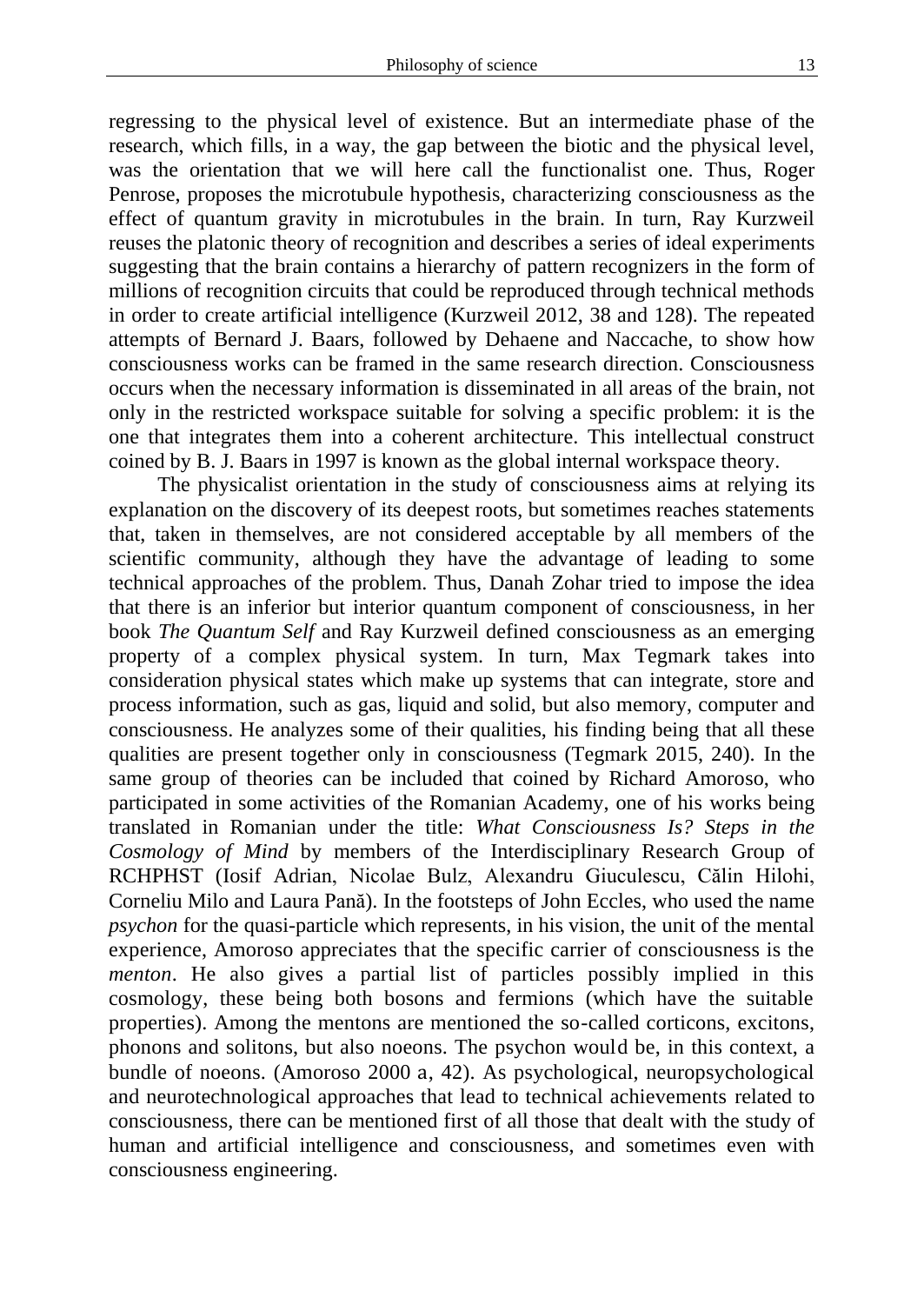In that regard, we recall the pioneering work of Marvin Minsky who described the cognitive system as a complex society of entities and processes called "agents" which produce together the main abilities currently attributed to the mind, such as intuition, intelligence and imagination and which work together to achieve a common goal (Minsky 1986, 17–18). Today one can also add some Romanian results of applying an engineer perspective on the mind with effective technical means by which in an artificial system, clusters of neural networks and computing nodes / specialized functional modules / agents are built in order to perform various tasks (from speech to action), agents characterized by autonomy, reactivity, productivity and social skills (Dumitrache and Arsene 2017, 76).

From the technical direction of the research aiming at deciphering consciousness and more, to implement it in the so-called intelligent machines (virtual or robotic ones), the most abstract attempts will be illustrated here, such as the outstanding orientation towards creating *Machine Consciousness*. In this context, abstract but functional models of some processes that imply consciousness were created. Thus, as a basis for hastening the emergence of machine consciousness*,* the two-level model of concurrent communicative systems was built by Pierre Bonzon, starting from an analogy between the abstract, syntactic properties and the topology of synaptic connections, by using *π*-calculus (Bonzon 2011, 8–9). He illustrated the application of this method by language implementation in virtual machines meant to communication in order to pass from the reactive behavior to the dialogical one, specific to conscious beings.

Modeling of some activities, such as conscious reflection is tried by other authors starting from the idea that "different entities in the universe manifest different kinds of consciousness or awareness", thus assuming that consciousness is manifested at each level of existence – physical, biotic and social. Among them. Ben Goertzel uses autoreferential mathematical structures (hypersets) in searching the adequate model of the reflectively conscious experience, which can be achieved, in his vision, by successive hyperset-type constructs (Goertzel 2011, 34).

*Realistic rationing techniques* are proposed for robots with advanced abilities that can move from representing spaces, objects and actions to establishing motives and goals, by using mind maps and stepwise reasoning, which equate to becoming aware of a problem and to select an adequate action (Mastrogiovanni, Scalmato, Sgorbissa, Zaccaria 2011, 100–102). Obtaining consciousness by integrating cognition and emotion through universal conceptual space using, in which all possible kinds of human conscious states can be mapped is proposed by other authors, for modeling of natural and artificial consciousness. Emotions and feelings are considered independent functions that can be integrated with cognitive ones through brain mechanisms, in this context being argued the superiority of the proposed model over the inter-subjective validation experiments (Pereira and Almada 2011, 130).

The scientific literature dedicated to consciousness does not lack studies that approach it from a social perspective. Some of them are present in Romania through the works of Mihai Drăgănescu, well known by his concerns for the *knowledge society* and subsequently for the *society of consciousness*. In the volume dedicated by the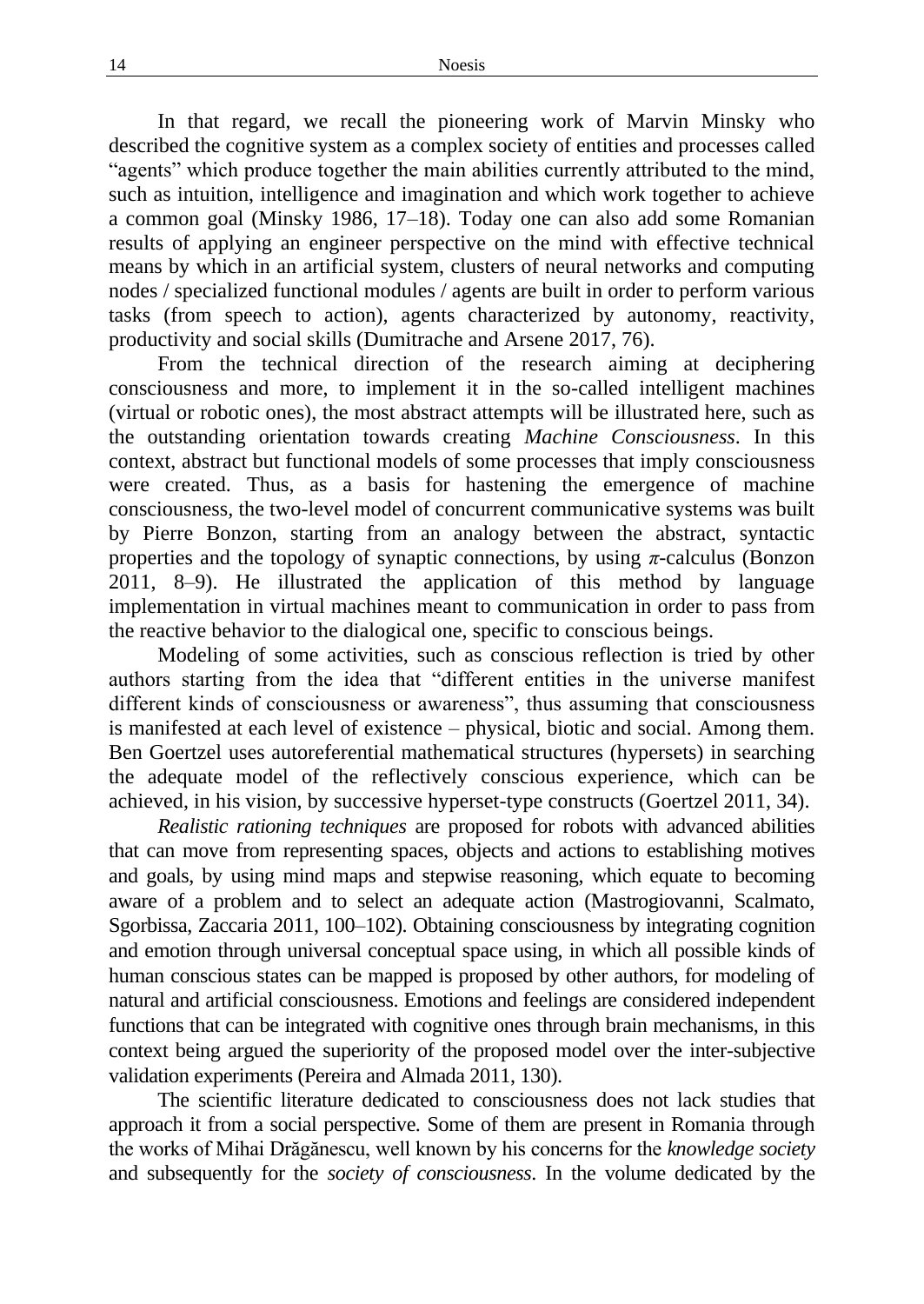fellow academicians to his entire activity, his response can also be read. In this context, he refers both to the possibility that in the universe, on the scale of the animal kingdom "mental beings much stronger than man" can exist, and to the *social consciousness* "without material support" or "partially artificial" (Drăgănescu 2004, 256).

Today there is also a whole scientific movement of studying the *social mind*, rather from the perspective of social psychology. However, the newest concern is an institutional one, endorsed by the European Commission. It is called *Collective Awareness* and is, at the same time, an EU initiative, project and platform for socialization and communication<sup>2</sup>. The domains that can be accessed on this platform are multiple, each offering a number of links. Such domains are: Doing things together mindfully and promoting privacy and inclusion needs; New models for economy, society and democracy; Improving public services, urban environment, internet-based open data ensuring (12 links); Providing key technologies, ensuring free access to knowledge and connecting people (4 links). The platform also hosts studies, conferences and think tanks on ICT and sustainability etc. (7 links).

Such kinds of topics are also debated on a global scale, once it was discovered that "the state of our consciousness is the main problem that underlies all others". To the question launched by Ervin Laszlo, if there is a chance of a major change of consciousness, Stanislav Grof answers: "I am convinced that there will be a profound transformation of individual consciousness and this will increase our chances of survival, if this change will occur in a quite large population segment and in a fairly short period of time", the human personality being the one that could mediate such a transformation (Laszlo 2009, 16).

#### **WHAT ARE THE CHANCES OF DEVELOPING A THEORY OR EVEN A SCIENCE OF CONSCIOUSNESS?**

The scientific study of consciousness did not give a scientific theory of consciousness, said Donald D. Hoffman in his article on consciousness and the mind-body problem. (Hoffman 2008, 87–120). More specifically, David J. Chalmers showed that contemporary sciences such as neurobiology or cognitive sciences failed to explain how and why mental events emerge from physiological occurrences in the brain. That is why he proposes a completely different solution to the problem, namely, the understanding of conscious experience as an independent way of being, similar to physical properties such as space, time or mass, which manifest themselves at the fundamental level of existence (Chalmers, 1996). In his highly acclaimed book, Larry Dossey laments the fact that "science does not know where to stop: it has attempted a double murder, eliminating first the self and then the consciousness" (Dossey 2016, 201). He argues that the idea that the conscious, the preconscious, the subconscious and the unconscious, as well as the collective conscious and unconscious are subdivisions of the mind is not acceptable either.

<sup>2</sup> Collective Awareness Platform at https://ec.europa.eu/digital-single-market/en/collectiveawareness-platform-sustainability-and-social-innovation ; last access: October 25 2021.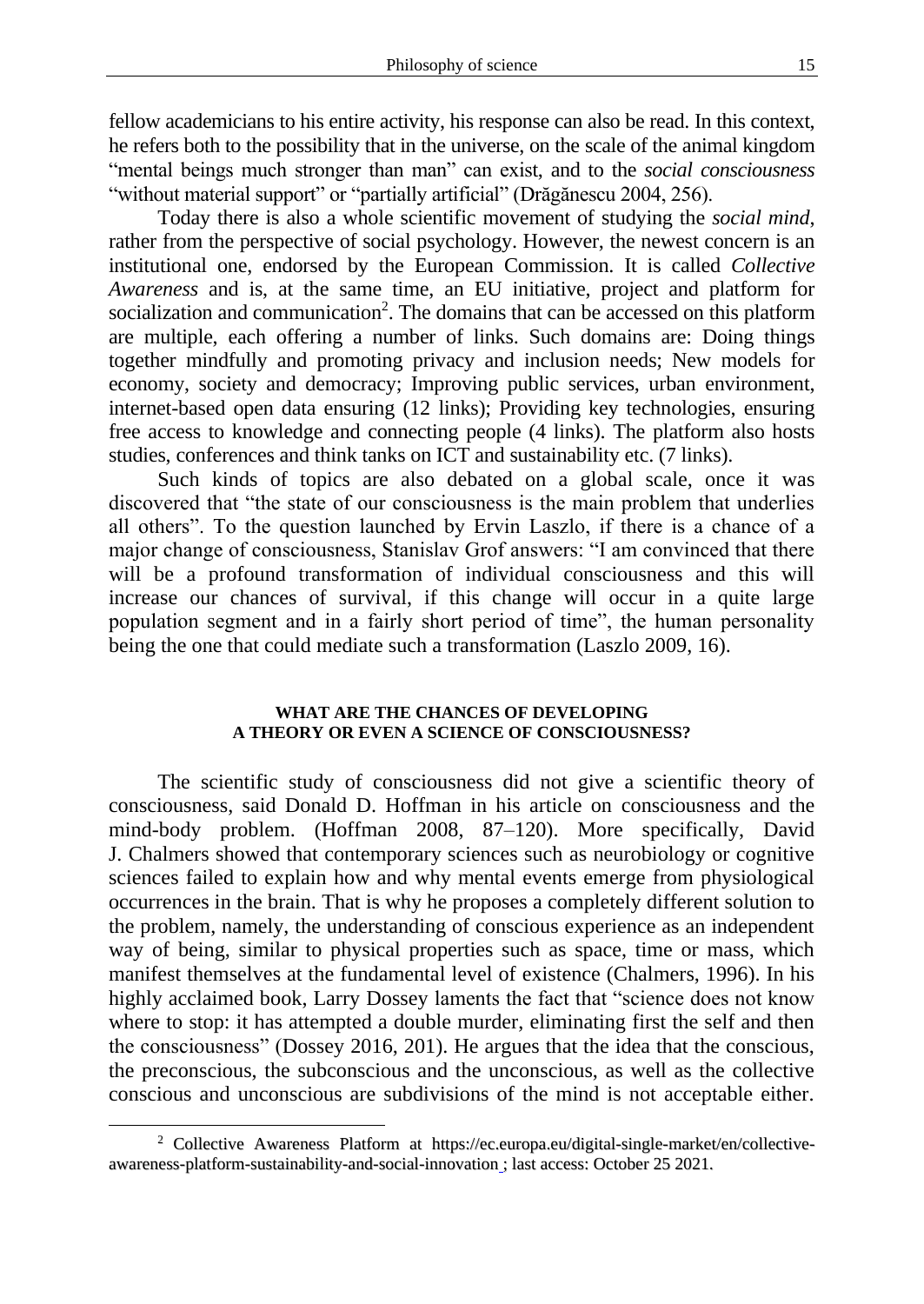All the less convincing is Francis Crock's opinion that mental activity is equivalent to the behavior of a set of nerve cells, as well as the even sharper statement attributed to him, according to which "we are just a bundle of neurons". In turn, Marvin Minsky shows that the mind is what the brain does. He also believes consciousness can be identified with abstract thinking of the highest level.

Of course, there are also adequate responses to "challenges" such as the ones above. Thus, Charles Taylor distances himself from them, saying that "The brain is a biotic structure, while we are interested in consciousness". For his part, Carl Jung argues that "it is absurd to assume that existence can only be physical" and Roger Penrose states that "any physical theory that does not make room for consciousness fails to accurately describe the world". John Eccles finds a Solomon-like solution: "We are spiritual beings in the spiritual world and material beings in the material world". Together with Karl Popper he gives his decisive verdict when they title the jointly edited book *The Self and His Brain,* in which the link between brain structures and processes, respectively mental states and dispositions are discussed.

The reductionist perspectives are receiving not only declarative or implicit, but also explicit and meticulous responses from other scientists and philosophers. Since 1986, Patricia Churchland Smith showed, by her most representative work, that a unified science of the brain and mind is possible. Although her sharp statement that "in reality there is nothing specific to call mind" could be categorized as reductionist, it must be said she reached this conclusion by  $\alpha$  − studying the results of several experimental researches and  $\beta$  – integrating the conclusions of some competing theories on the topic, what entitles her to conclude that she actually achieved an "inter-theoretical reduction" (Churchland 1986, 278).

However, her so contested statement can here receive an appropriate reply: by reality she understands only the material reality which can be perceived by natural living beings and by those robotic, artificial ones. But reality is more complex and comprises inclusively the ideal reality, which can also be an objective ideal reality, such as that made up of scientific truths generated by/in the human mind, which is, in fact, a system of activities. These activities are virtual ones, but can cause actual changes in the material objective reality. The following table can illustrate the richness of the forms and levels of reality from the perspective of the Philosophy of Science.

| The internal structure of ideal reality and its components |                                                              |  |  |  |  |  |
|------------------------------------------------------------|--------------------------------------------------------------|--|--|--|--|--|
| Objective<br>components                                    | The mental environment                                       |  |  |  |  |  |
|                                                            | Mind as a system of activities                               |  |  |  |  |  |
|                                                            | The theoretical and meta-theoretical level of cognition      |  |  |  |  |  |
|                                                            | The conceptual model in use within the scientific community  |  |  |  |  |  |
|                                                            | The virtual network of scientific research                   |  |  |  |  |  |
| Subjective<br>components                                   | Motivations of individual/team research in progress          |  |  |  |  |  |
|                                                            | The finality of various personal concerns                    |  |  |  |  |  |
|                                                            | Professional goals and projects, relations and communication |  |  |  |  |  |
|                                                            | Social and professional prestige                             |  |  |  |  |  |
|                                                            | Interiorized cultural models                                 |  |  |  |  |  |

1. The ideal reality that consists of and is made up through scientific activity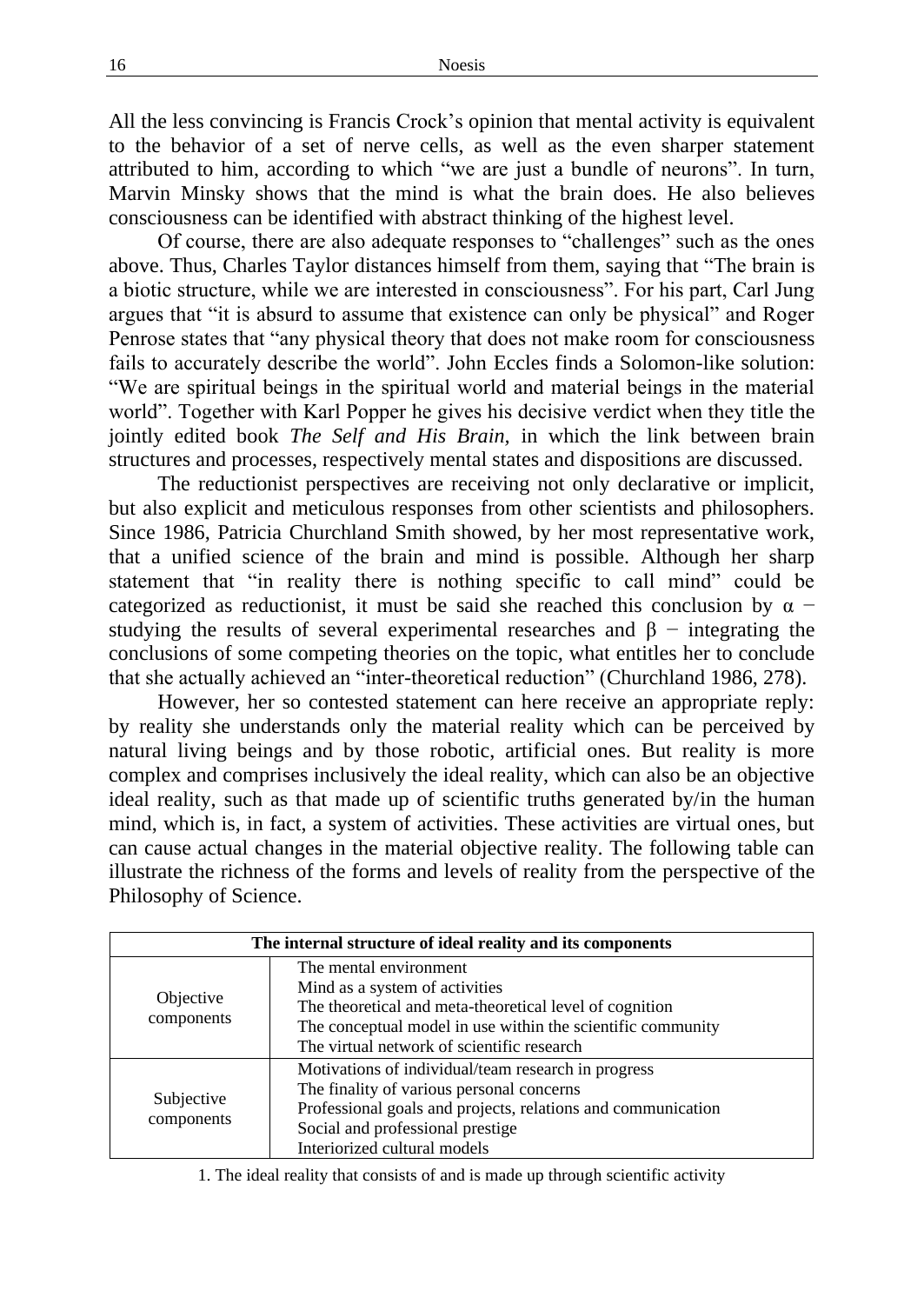Consciousness is also often minimized, not always with this intention, but to highlight research results that focus on some "precursors" of consciousness such as sensation, perception and representation, as well as the full range of cognition forms and levels. Thus, Baars, but also Dehaene and Naccache consider that a small part of the processes that take place in the brain become conscious. In a hyperbolizing formula, Dennett says that we are all "metaphysical zombies" (Dennett 1991, 406), but his statement is supported, for example, by Peter G. Smith, who notes, during some scientific activities, that the whole body participates in the processes of awareness, some creatures even having "a body with endless possibilities" (Smith 2017, 65). Benjamin Libet in turn mentions, in his book on the temporal factor in consciousness, that movements of the body are signaled in the brain before the conscious decision is made in problematic situations. Some clinical psychiatrists confirm that to a large extent the body's response to environmental demands is unconscious or prior to conscious decision.

On the other side, some scientists distinguish different levels of consciousness: up to 54 levels of empirical consciousness are inventoried, as well as other 40, of transcendental level, by authors inspired by the Indian tradition of the Vedas. Among them, Amid Goswami also describes some dimensions of consciousness. A series of authors who belong to the European intellectual tradition rather by their speculative works, remain in the spotlight of scientific and philosophical research, such as Pierre Teilhard de Chardin, who proposed the study of the noosphere generated by the *Human Phenomenon* or David Bohm, who speaks of the "consciousness of mankind", raised by participatory thinking (Bohm 1994, 4). New authors also appear, such as Larry Dossey, who tries to impose the idea of a unique mind. Other authors, such as Dorothy Chenney and R. Seyfart, in their work *Baboon Metaphysics*, based on experimental but unconventional research, speak of an "inclusive non-local consciousness". Moreover, although a science of consciousness has not yet been developed and accredited, a new science of consciousness is announced by D. Miller, Ch. Berner and C. Draut, who consider a nonphysical reality as support of consciousness.

Exploring the multitude and diversity of the literature dedicated to the psychic phenomenon, which also includes consciousness, shows that studies focused specifically on consciousness are relatively rare compared to those dedicated to the brain, mind and knowledge, as well as to those aimed at transferring the properties that characterize them into artificial entities. Among the philosophical and scientific works directly dedicated to consciousness are those designed by Daniel Dennett − *Conscious Explained* (1991), David J. Chalmers − *The Conscious Mind* (1996) and the volume co-edited with others − *Towards a Science of Consciousness* (2000), as well as Francis Crick and Christof Koch – "Consciousness and Neuroscience" (2001). Among the Romanian philosophers of science, Mihai Drăgănescu stood out in this sense. He wrote meta-theoretical works such as *On the Structural-Phenomenological Theories of Consciousness* (1997) and *The Interdisciplinary Science of Consciousness* (2000). A synthetic presentation of his contributions in this matter was made (Pană 2012, 13–45),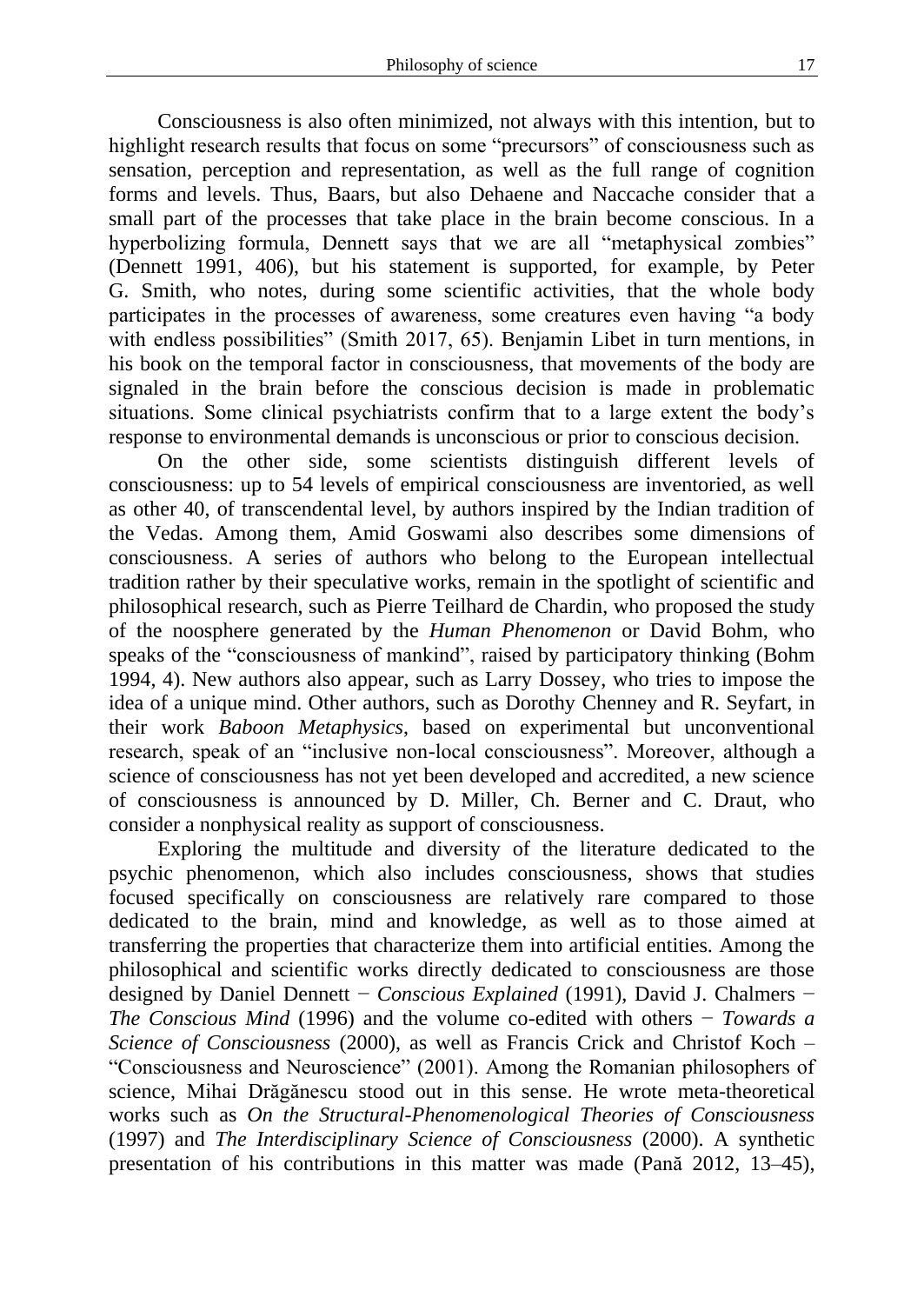as well as a survey of the progress from studying consciousness to conceiving the Society of consciousness (Pană 2013, 31–47).

## **PERSPECTIVES IN CONSCIOUSNESS STUDYING: A SYNTHETIC APPROACH**

Over time, scientific, philosophical and technical ways have been practiced in the study of consciousness. In the following some of the perspectives from which consciousness was approached will be explored in their general features, so that the proposed and sustained perspective can be more precisely circumscribed and presented. The selected and illustrated perspectives are those that deal with 1) consciousness as a property of existence; 2) the emergence and evolution of consciousness; 3) the explanatory and projective theories of consciousness; 4) the action focused perspective in studying consciousness and 5) modeling the status and role of consciousness in relation of other human capacities. This article will focus especially on the first, the fourth and the fifth category of theories and the associated methodologies.

The perspective that starts from the idea that consciousness is a property of the natural, cultural and human universe (individual and societal), is a repeatedly renewed perspective, as it seems that consciousness itself appeared many times and on different branches of the evolution of the living world. Indications of the presence of consciousness at the level of

- inorganic matter;
- unicellular organisms;
- animals with cerebral cortex;
- artificial systems

have been presented by different researchers in successive stages of consciousness studying.

Given the multiplicity and diversity of these options, as well as the fact that many of them have led to the formulation of coherent theories, the question arises: what areas of research should be concerned with explaining and possibly replicating consciousness? And even further: what can mathematical models, physical discoveries, biophysical and psychophysical experiments or sociological studies tell us about consciousness? They address the quantum level of the physical reality, explore the universe with bio-cosmological means, and for the design of artificial consciousness use mathematical means, biophysical and psychophysical studies, as well as technical instruments. Which scientific discipline can synthesize all these types of knowledge, in order to capitalize on the results of as many fields of study?

Aiming to explain consciousness, some contemporary theories cross the boundaries between ontology, gnoseology and praxiology in order to build a science of conscience (a syneidology, if the Greek name of this one – *syneίdisi* – is considered). These theories have variants, depending on the emphasis they place on consciousness as A. a form of existence closely related to the matter or as B. a form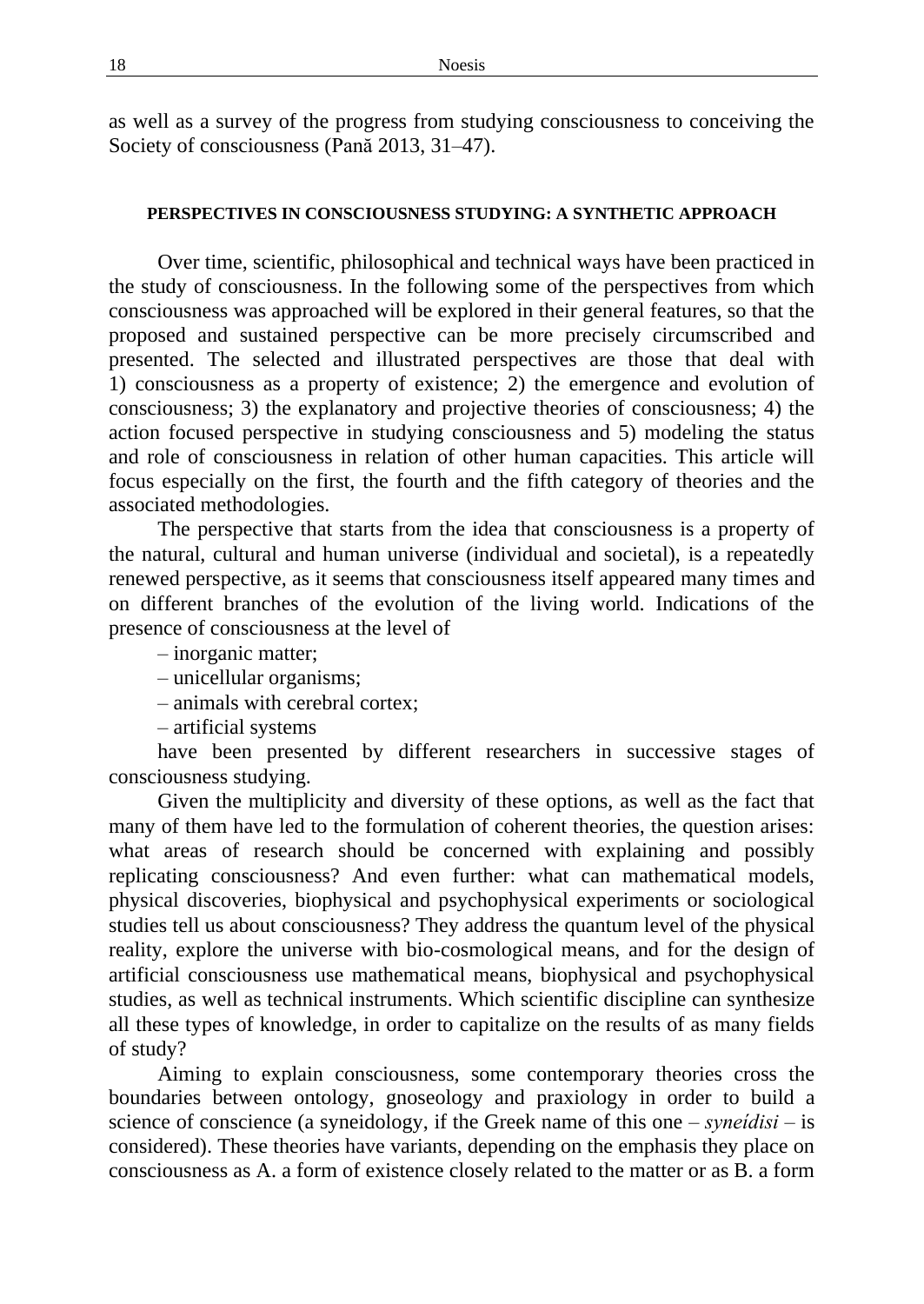of existence unrelated to a physical support. The most widespread, but also the most diverse is the first option, in which the formulated theories are based on:

a. a. **states of matter** studied as supports of consciousness such as gaseous, liquid or solid (Tegmark, 2015);

a. b. **material particles**, such as electrons, fermions, bosons;

a. c. **"psychic" particles**, such as *corticons, psychons, mentons or noeons* etc. Other material supports considered are:

a. d. **the cortico–thalamic complex**, as well as

a. e. **the computer**, respectively its hard drive that includes structures that generate memory or execute programs, some of which can be "smart". In variant A also integrates the theories that appeal to

a. f. **properties** attributed to various material structures, which can be complexity, dynamism, continuity, and an information content, as well as descriptiveness (the quality of being "writable").

Among the theories of type B, trying to identify the nature of consciousness, can be mentioned those that:

b. a. consider a nonphysical reality as support of consciousness fall, like that sustained by D. Miller, Ch. Berner and C. Draut;

b. b. others refer to properties of living beings such as subjectivity, reflectivity, integrativity and a common factor for both types of approach − information. The amount of information contained in a physical system  $(\Phi)$  is considered as an indicator of its degree of consciousness by Giulio Tononi. He uses thought experiments meant to introduce qualitative aspects, as those which differentiate between primary and conceptual information (Tononi 2012, 294–295, 303). Other authors consider information only a precondition of consciousness (Amoroso 2000 b, 319). Here is also placed

b. c. the cognitive neuroscience, which understands consciousness as an emerging property of complex biotic systems that have neuronal systems. Neural systems can be created artificially on physical bases; these can support not only consciousness, but even spirituality in the "era of the spiritual machine", according to authors like (Kurzweil 2012).

This multitude and diversity of approaches and ways of treating consciousness is accompanied by a series of inaccuracies and inconsistencies, as well as by the lack of a systemic vision and a unitary methodology in explaining it. Thus, terms such as mind, consciousness, intelligence, self and ego are used for the same phenomenon, in the same work and sometimes on the same page, thus giving them the same meaning. This is one of the extra reasons why the conscience seems difficult to understand.

The described situation also results in a large number of definitions that have been given to consciousness, part of them being signaled in the above made introduction. The philosophical – more exactly ontological – definition of conscience remains the classical one: Conscience is a product of the functioning of a universal property of existence (reflection) at the highest level of its organization, that of man and society. It follows that consciousness integrates in itself all these ways and levels of being identifiable in the whole existence.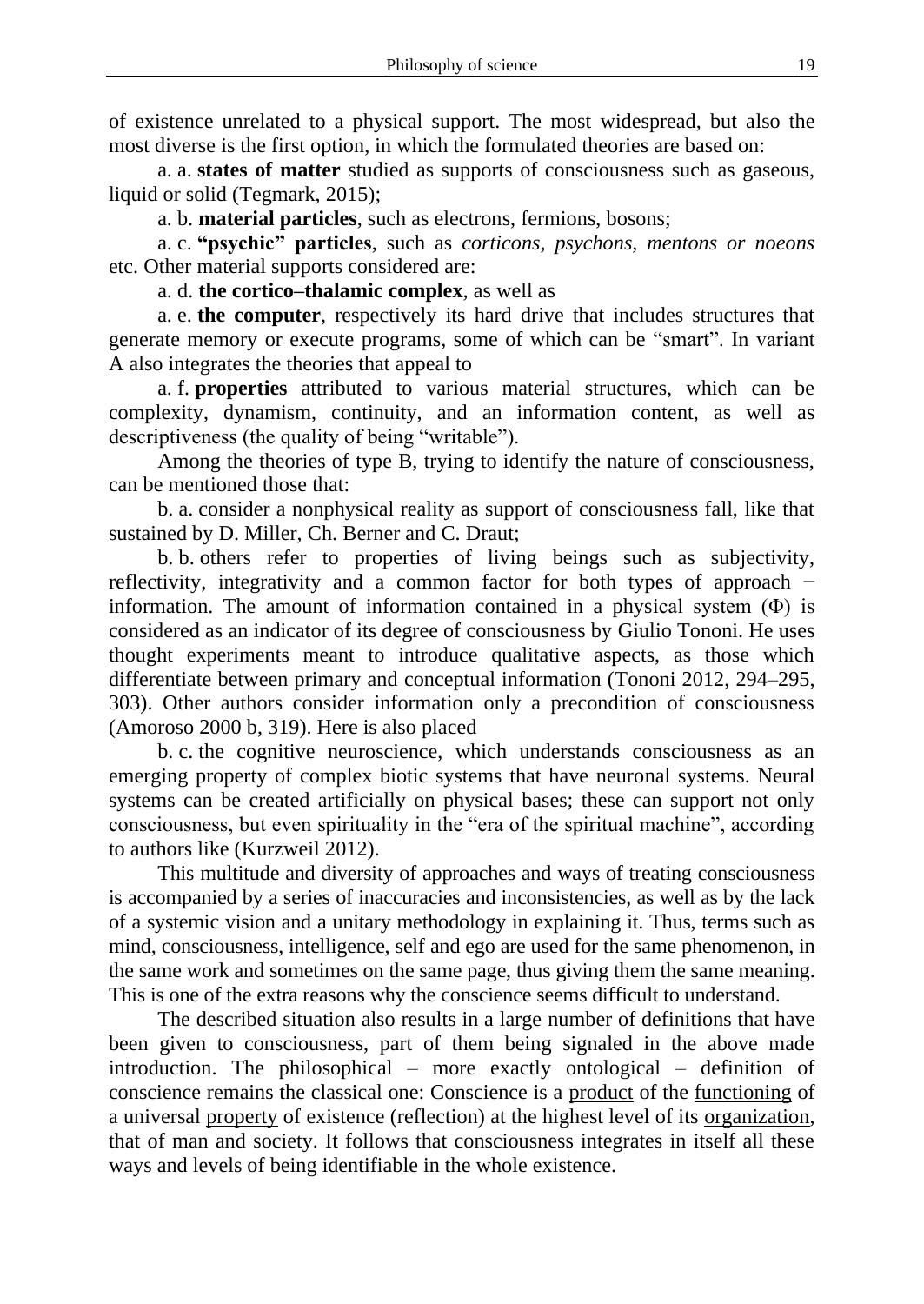The appropriate attitude towards the complex situation described could not be to look for an answer, certain and permanently valid, but to formulate a new perspective on the problem. The perspective proposed below is mainly that informational, associated with the actional one, from a theoretical point of view, and an interdisciplinary and integrative one from a methodological point of view. The structural and functional perspectives, which describe the conditions for emergence and development of consciousness, are also considered.

#### **AN INFORMATIONAL PERSPECTIVE ON CONSCIOUSNESS**

The proposed perspective is itself the result of a succession of integrations. In what follows the sequences of integrations required to outline this perspective are described, the four levels of integration being also highlighted.

This perspective is an informational one because, in addition to being based on the concept of information, this concept receives an explanatory role, by means of which the fact that information is part of each level of the studied specific human activities can be shown. From this perspective, the analysis of the informational structure and functions of the activities specific to each level of integration is made on the basis of the definition of the concepts that describe each of the levels studied in informational terms.

The definitions of information are highlighted here as they were formulated in different contexts and periods throughout the undertaken research. Thus, information was thought of as a fundamental form of existence, along with matter and energy (Pană 2017, 4464); it was considered a fundamental property of existence, which can be called *informativity* (Pană 2017, 4469). Information has been defined and as the essence of the existence, because it is internal to each level of it, and at all these levels one can identify informational properties, relationships and functions (Pană 2000, 430). From another research perspective information was conceived as an active principle of the structuring and dynamics of existence (Pană 2000, 429).

In these contexts, a number of information forms have also been defined.

**Structural information** is the type of information present at all levels of existence, natural and societal, and in the latter framework, in all areas, from the human brain to the technical domain (Pană 2004, 25).

**Systemic information** is characteristic of various social units, from civilizations, cultural areas and historical formations to educational models or scientific disciplines. It includes the spiritual level of information generating and using (Pană 2010); (Pană 2005–2006); (Pană 2004, 41–49).

**Social information** is a continuous flow and a complex, multilevel, multidirectional and multifunctional network of information (Pană 2007), globally presented in (Pană 2004, 17–30) and analytical studied in (Pană 2004, 21–32). It forms a complex infosphere (Pană 2002).

**Active information** expresses the fundamental relationship between structure and dynamics in the whole of existence, but mainly at the human level. Especially today, information manifests itself as an active principle or even as a driving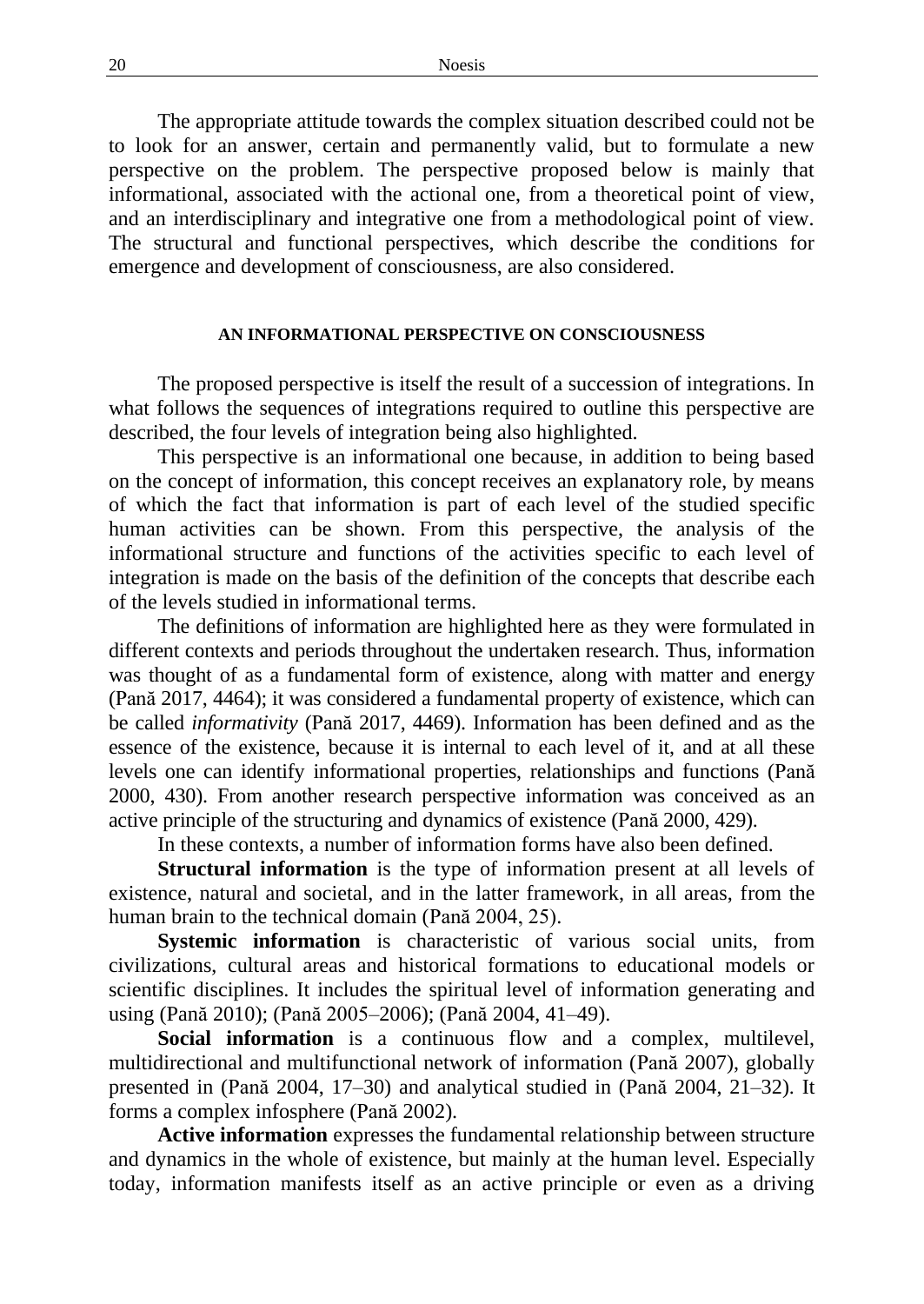principle, not only as a common factor of human activities (Pană 2004, 26–28); (Pană 2000, 429).

**Free information** occurs in society through high-level intellectual activities which generate and include it in values. It is then cultural information that is also liberating (Pană 2000, 423). This type of information is capable of self-generation, in specific human states or in technical, artificial conditions as already anticipated by Stefan Odobleja.

represented in the following scheme.



# **FREE INFORMATION**

2. Integrating information levels and forms. The informational integron

The theoretical and linguistic source of inspiration of this concept is Francois Jacob's book "The Logic of the Living World", Bucharest: Romanian Encyclopedic Publishing House, 1972, a volume dedicated to "decrypting nature", but which takes into account every level of integration. In his vision, evolution occurs by successive integrations, through which new integrons appear, superior to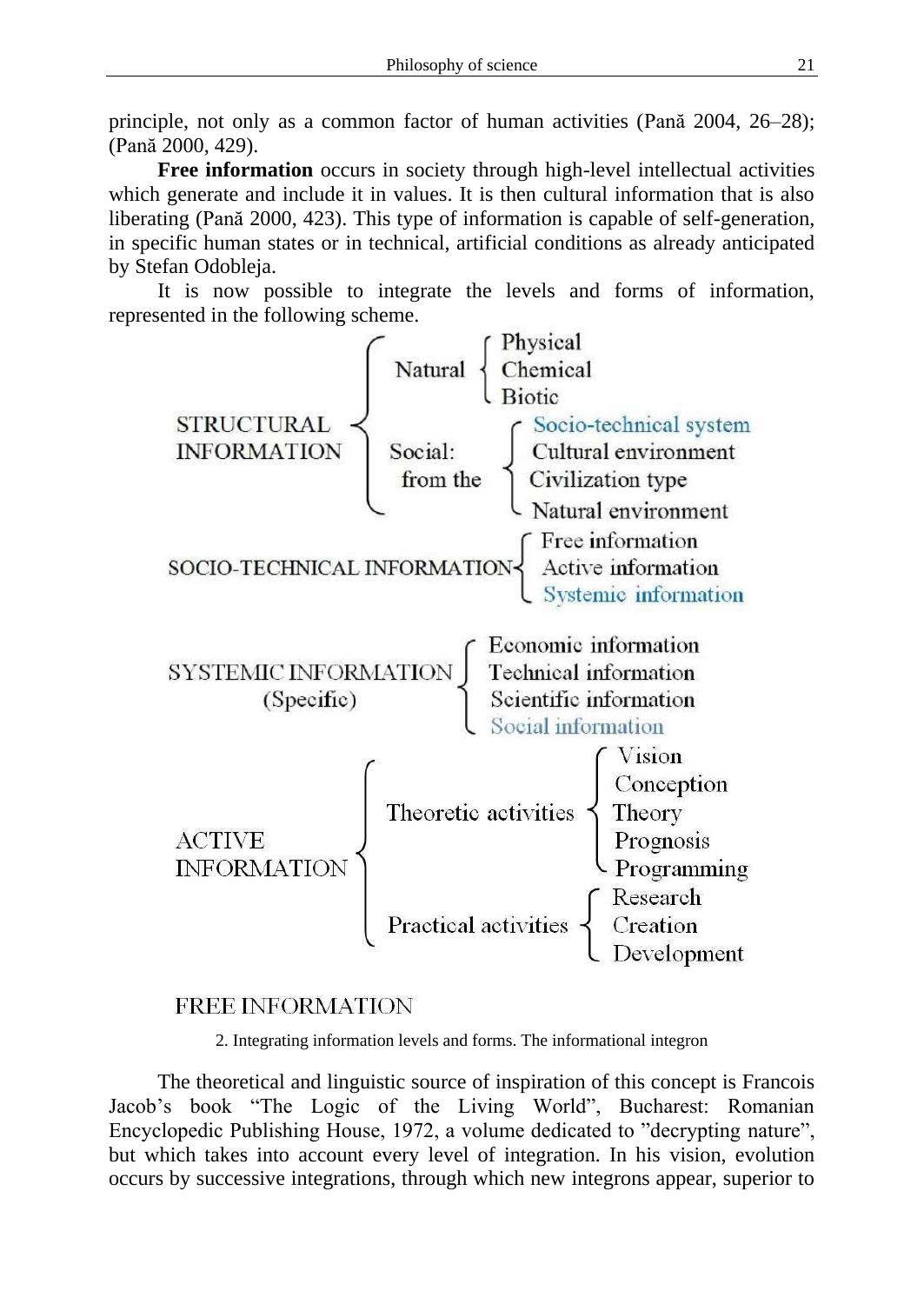the organism (pp. 335–342). Thus, a new hierarchy of integrons is established, one made up of social units, such as the family and the state or the ethnic group and the nation (p. 343), which operate according to another code, a cultural one. The present study adds, in fact, a new level of integration, respectively a new integron, the one made up of the activities and systems that compose the higher level of human behavior.

## **AN INFORMATION AND ACTION-CENTERED INTEGRATIVE MODEL OF SPECIFIC HUMAN ACTIVITIES**

During the present study repeated references were made to the modeling of the phenomenon of consciousness by different authors, starting from different perspectives on it, these models aiming at explaining and representing each time the newest theory of this complex human reality.Based on the informational perspective presented in the above scheme, it becomes possible to achieve a complex integrative model, which will here be called the **multi-integrative model**, as it can include several types of explanations, such as informational, structural, functional, as well as one action-centered, which is shortly summarized below.

| INFORMATION                                            | <b>SUPPORT</b>                      | <b>STRUCTURES</b>                                          | ACTIVITIES               | <b>FUNCTIONS</b>                    | PRODUCTS                                   |
|--------------------------------------------------------|-------------------------------------|------------------------------------------------------------|--------------------------|-------------------------------------|--------------------------------------------|
| Free partially<br>self-generative                      | Spirit and<br>Creativity            | Constructive                                               | Superactivity            | Creation                            | Values<br>Inventions<br>Discoveries        |
|                                                        |                                     |                                                            |                          |                                     |                                            |
| Social<br>and global<br>information                    | Individual<br>& group<br>conscience | Conscious                                                  | Attitudes and<br>actions | Motivation<br>and<br>anticipation   | Volitional<br>affective &<br>heuristic pr. |
|                                                        |                                     |                                                            |                          |                                     |                                            |
| Active<br>information<br>forms                         | Minds and<br>machines               | Cognitive<br>(logical and<br>psychological)                | System of<br>activities  | Other<br>functions<br>coordinating  | Theoretical &<br>practical<br>products     |
|                                                        |                                     |                                                            |                          |                                     |                                            |
| Functional<br>information<br>Structural<br>information | <b>Brain</b>                        | Functional<br>Centers<br>and blocks<br>Activation<br>areas | Activism<br>Activation   | Adaptation<br>Evolution<br>Progress | Continuous<br>vital processes              |

3. The informational, structural, functional and actional meta-integron

The analysis of this representation of the upper level of human conduct allows the formulation of the informational definition of conscience, which is based on a new, active perspective on information itself.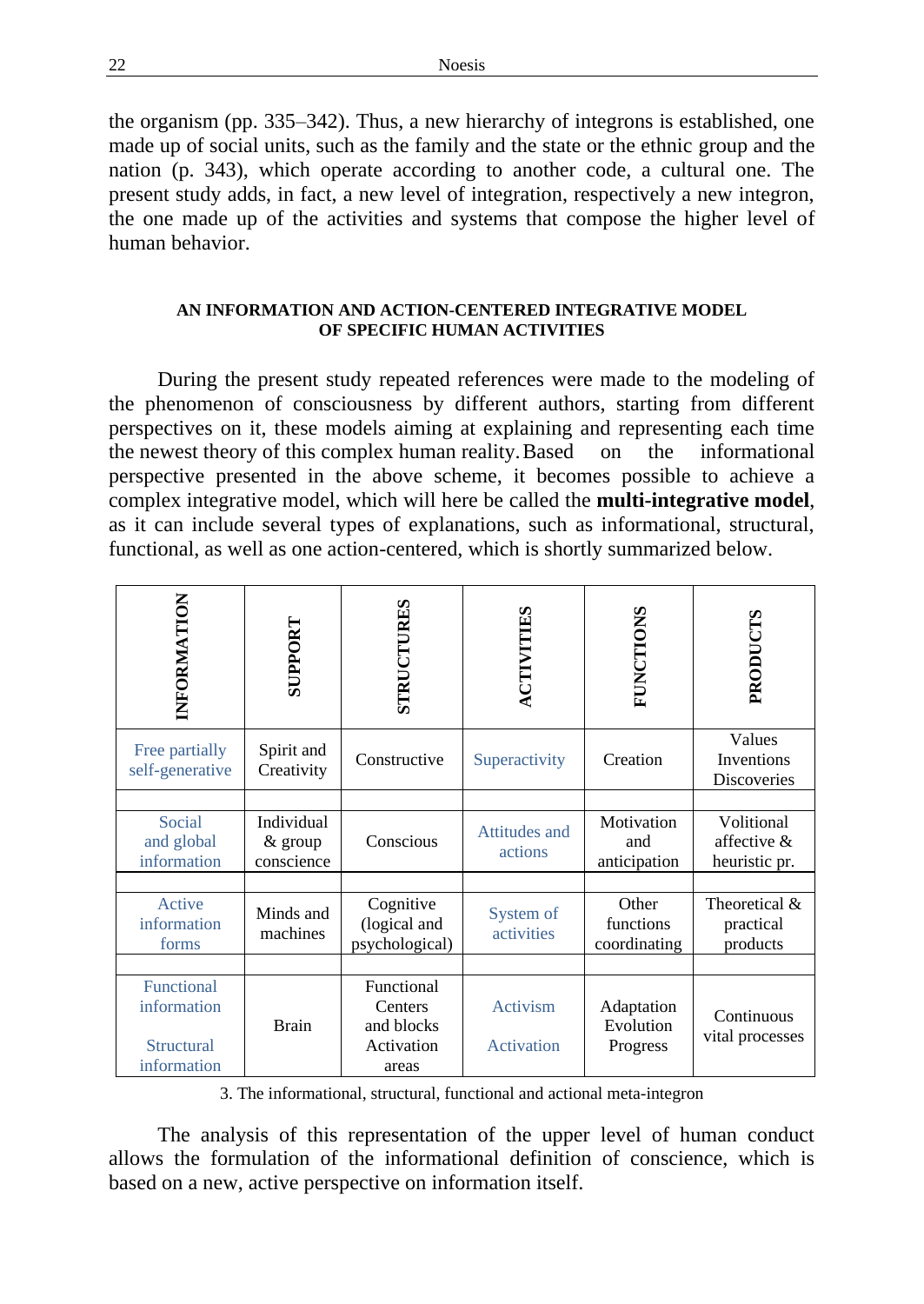Information is the generative structure through which the world is self-organized into increasingly complex systems, which make up the successive levels of existence (Pană 2017, 4464). The sets of internal possibilities that appear by selecting the contents and properties specific to these levels open several ways of evolution for each organizing level, capitalized or not by specific "agents" (laws, conditions, leaders). Thus, information gives both the "matter" and the form, as well as the sense of the evolution in existence. Information is today the main object/ matter of social action.

The actional perspective in consciousness studying is present, for example in Schelling, who even establishes the moment in which consciousness and liberty emerge concomitantly by the same original action (Schelling 1995, 157–159). This perspective is also characteristic to a book recently translated in our country, in which the intentionality of consciousness is considered a faculty that conditions the formation of motivations, the conception of action projects and the effective transition to action which, in turn, has as finality to generate values (Moutsopoulos, 2017, 24–29). Conscious thinking is also linked to action in neuroscience, for example by S. Dehaene and L. Naccache, its function being to make new actions possible. It is worth noting here that the action-focused perspective is also present in the theoretical writings belonging to the technical field of culture, which speak of "Informing Science as a Conceptual Framework for Developing Information Systems" (Dobrescu and Iordache 2010, 61–71).

Moreover, we can speak not only of *active information*, but also of *active knowledge*, which is not specific only to the technical, political or moral culture, but to all fields of culture, including the philosophical one (Pană 2019, 392–396).

From this enriched informational perspective consciousness can also be redefined: Consciousness is a fourth-order information state and activity with structuring and orienting role in the whole human existence, spiritual, psychical and societal. This definition shows that:

− consciousness is superordinated to the brain, mind and cognition, which are the levels of specific human activity that it subsumes. This definition also implies that

− conscience depends, in a way mediated by the previous levels, on the physical, chemical and biotic world, in the sense that the components of these lower levels of existence are internalized within it. From the same perspective, it can be said that

− consciousness makes the connection between information, energy and substance at the human level. As a first conclusion allowed by this definition it can be said that

− conscience is the specific way of man to correlate the fundamental forms of existence. This concluding formula is supported by the entire content of this study.

Based on the theoretical findings, constructions and reflections made in the research undertaken, the general structure of the fourth level of human activity can be highlighted.

This includes the **unconscious** − a set of processes and states that make up the infrastructure and intra-structure of the unconscious was identified in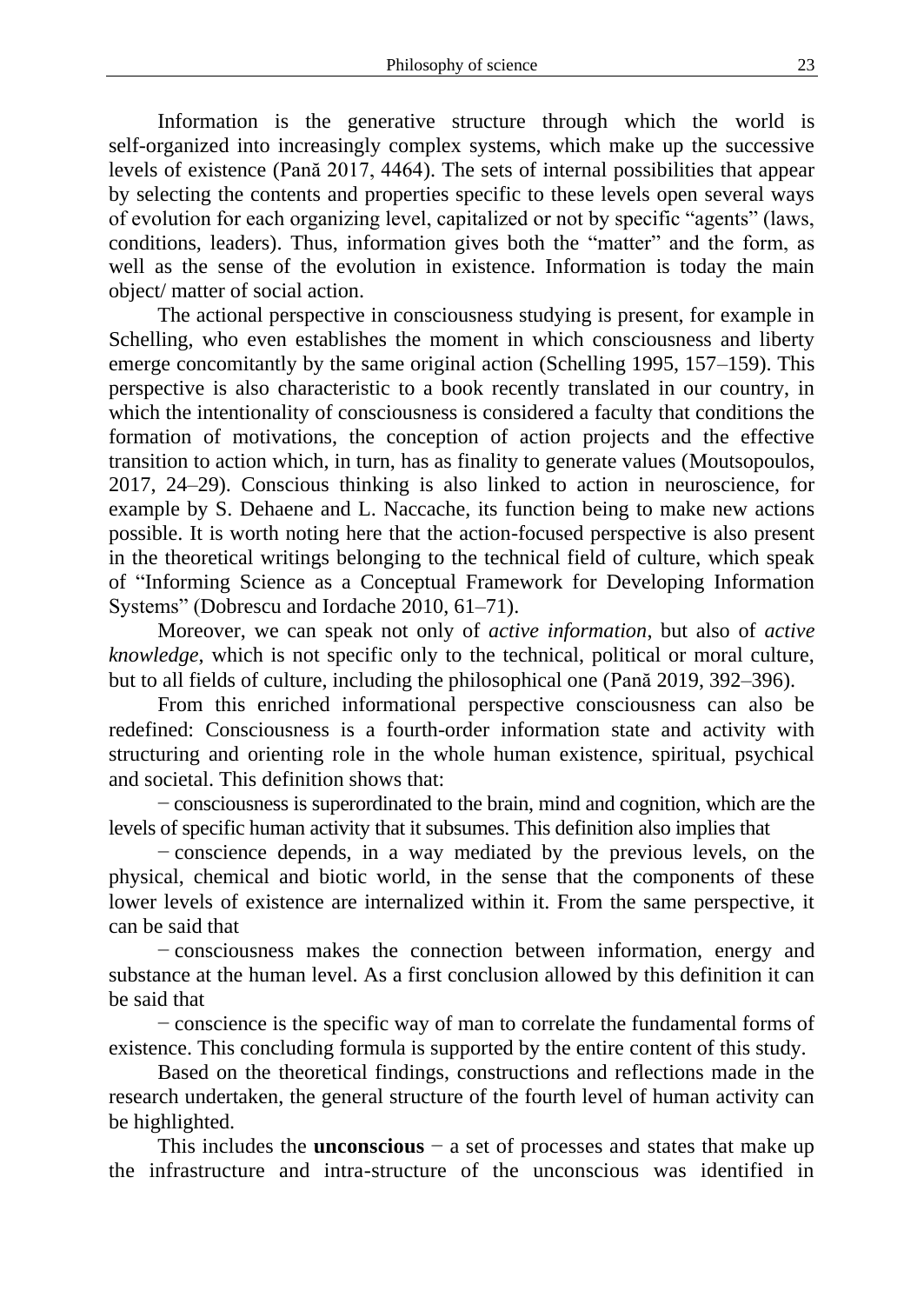(Henri Ey 1983, 320–323) and the **preconscious** has been studied, in addition to the **consciousness**, especially by psychologists. In their attention, and later in that of the experimentalists in this field, the **self-consciousness** also came, even in many forms, inclusively that of **sensory self-consciousness**. This one in turn comprises the awareness of different types of sensations, some of them, such as the visual and auditory ones being studied also by (Tononi 2012, 310–311), while the research of the visual ones had already been deepened by (Crick and Koch 2001, 258). The same two authors make a precious remark according to which usually a single conscious interpretation of an ensemble of sensations is imposed (Crick and Koch 2001, 257).

The **individual self-consciousness** is very important, this becoming obvious if looking at its complex internal structure, which includes a series of elements that develop in different degrees from one individual to another: a − awareness of one's own possibilities; b − awareness of the person's place in the near environment; c − awareness of his/her position and role in relation to other individuals; d − awareness of one's own interests and goals; e − awareness of one's own value.

The **collective self-consciousness,** which is specific to teams, groups and communities such as the virtual ones formed on the web today, is also studied in various social sciences. **Reflective self-consciousness** is considered, by some authors, as the highest form of consciousness.

**Meta-conscious states** appear in deep meditation practices, studied, among others, in (A. Lutz *et al.* 2007, 92). A structural and functional block of meditation is identified by Brefczinski and his team. They show that a large number of cortical areas are involved in these types of meditation; in addition, the most activated areas differ in the trained practitioners, respectively in the novices. Both the surface and the intensity of using the cortical areas decrease with the experience of those who practice meditation (Brefczynski-Lewis *et. al.* 2007, 11485). There are even **other types of consciousness**. Thus, in addition to extrasensory knowledge, there is also *extrasensory consciousness,* and the so-called *evolved consciousness*, which is being developed in a directed way, within some NASA projects.

An extraordinary evolution, starting from researching the "depths of the material world" and reaching the heights of the spiritual life, can be highlighted in the scientific thinking of Mihai Drăgănescu. He proposed, in this context, explanatory concepts such as the "informatter", as well as the postulate that in the universe there is a fundamental consciousness, which evolves from "infraconsciousness" to conscious forms of organization and even to a society of consciousness. Thus, he not only went on the footsteps of the contemporary science, formulating original interpretations of its results, but he created, coining the suitable language, his own scientific universe.

#### **CONCLUSIVE REMARKS**

The results of the research undertaken show that consciousness is a superior-order informational state, an idea launched by the author and debated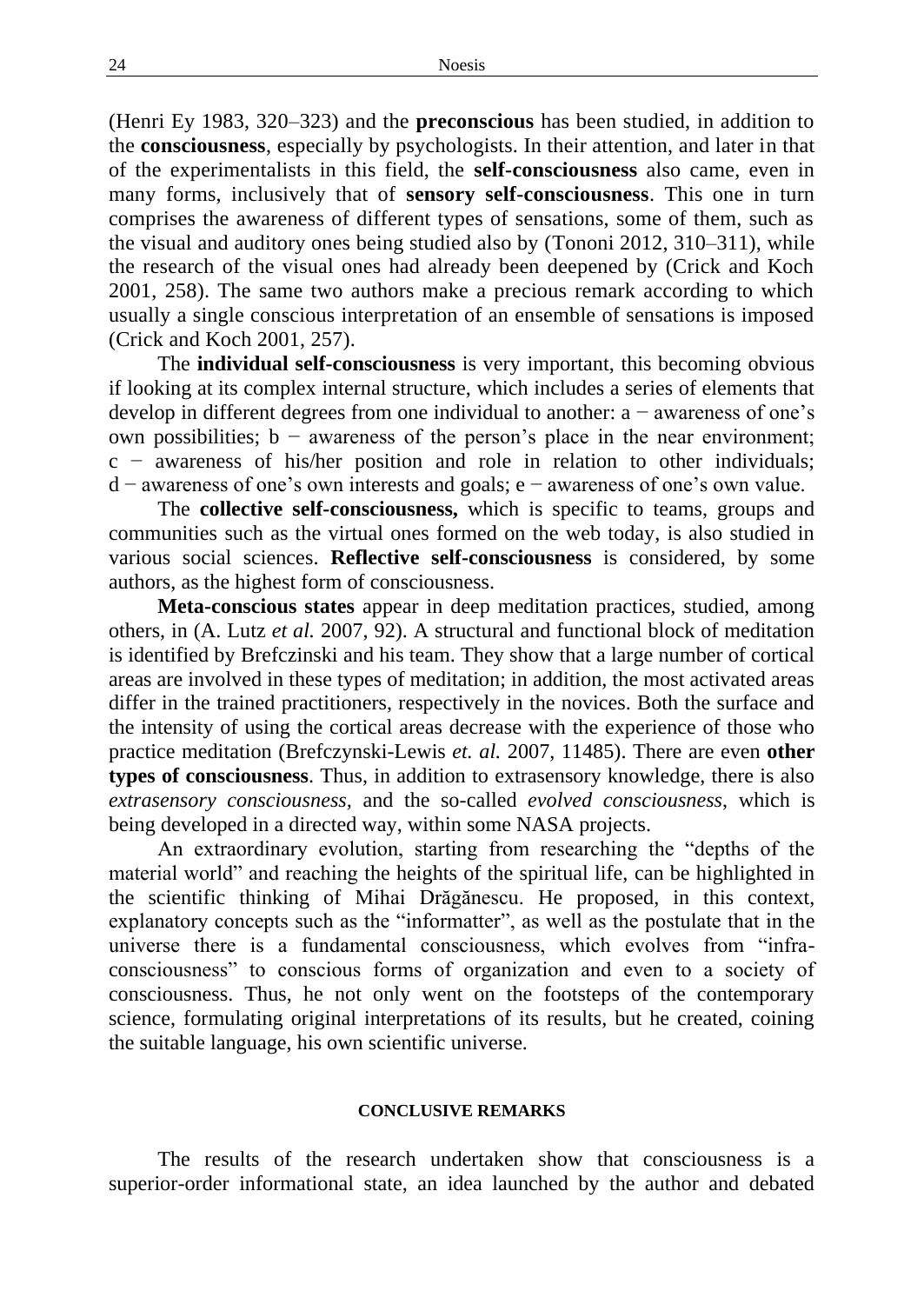online on the occasion of the 5th European Computing and Philosophy Conference held on June 17–18, 2008 in Montpellier, France. Consciousness is superordinated to the brain, mind and knowledge, the informational states that precede it. In turn, it is dependent on the physical, biotic and social forms of existence, but these inferior levels are actually internalized by it. Thus, in fact, consciousness makes the connection between information, energy and substance at the human level. Consequently, consciousness is also a specific way of man to correlate the fundamental forms of existence. The brain is the common substrate of the mind, cognition and consciousness, and the mind itself is a system of activities, the one that generates the environment in which consciousness emerges. The mind, like consciousness, does not exist independently of a material, natural or artificial brain and therefore both are meta-type existences of a different order. A more general conclusion, deriving from three of the current types of research (theoretical, experimental and technical) is that consciousness is a characteristic of all levels of human activity. This conclusion has important practical consequences for the science and engineering of consciousness, because it shows that consciousness can be developed or even built at any of the previously studied levels. The same research highlights that, in fact, consciousness is present in the development of nervous processes, in realizing the proper function of cognition, as well as in the use of the person's creative skills. In other words, consciousness is present in the brain, mind and, obviously, the spirit. These conclusions, in turn, are promising for future theoretical and practical research on the topic of human and artificial consciousness.

### **REFERENCES**

- Amoroso, Richard L. (a) "Consciousness, a Radical Definition: Substance Dualism Solves the Hard Problem". In *Science and the Primacy of Conscience,* edited by Richard L. Amoroso, R. Autunes, Claudia Coelho, M. Farias, 35–45, Orinda CA USA: The Noetic Press*,* 2000.
- Amoroso, Richard L. (b) "How to Engineer a Conscious Quantum Computer? In *Science and the Primacy of the Conscience,* 312–325.
- Baars, Bernard J. *In the Theater of Consciousness: The Workspace of the Mind,*  New York, Oxford University Press, 1997.
- Bohm, David. *Thought as a System,* London and New York: Routledge, 1994.
- Bonzon, Pierre. "Towards Machine Consciousness: Grounding Abstract Models as *π*-Processes", *International Journal of Machine Consciousness,* 1 (2011): 1–17.
- Brefczynski-Lewis, J. A., Lutz, A., Schaefer et als. "Neural Correlates of Attentional Expertise in Long-term Meditation Practitioners". In *Proceedings of the National Acadeny of Sciences,* PNAS 2007 104: 11483–11488.
- Chalmers, David J. *The Conscious Mind: In Search of a Fundamental Theory,* New York: Oxford University Press, 1996.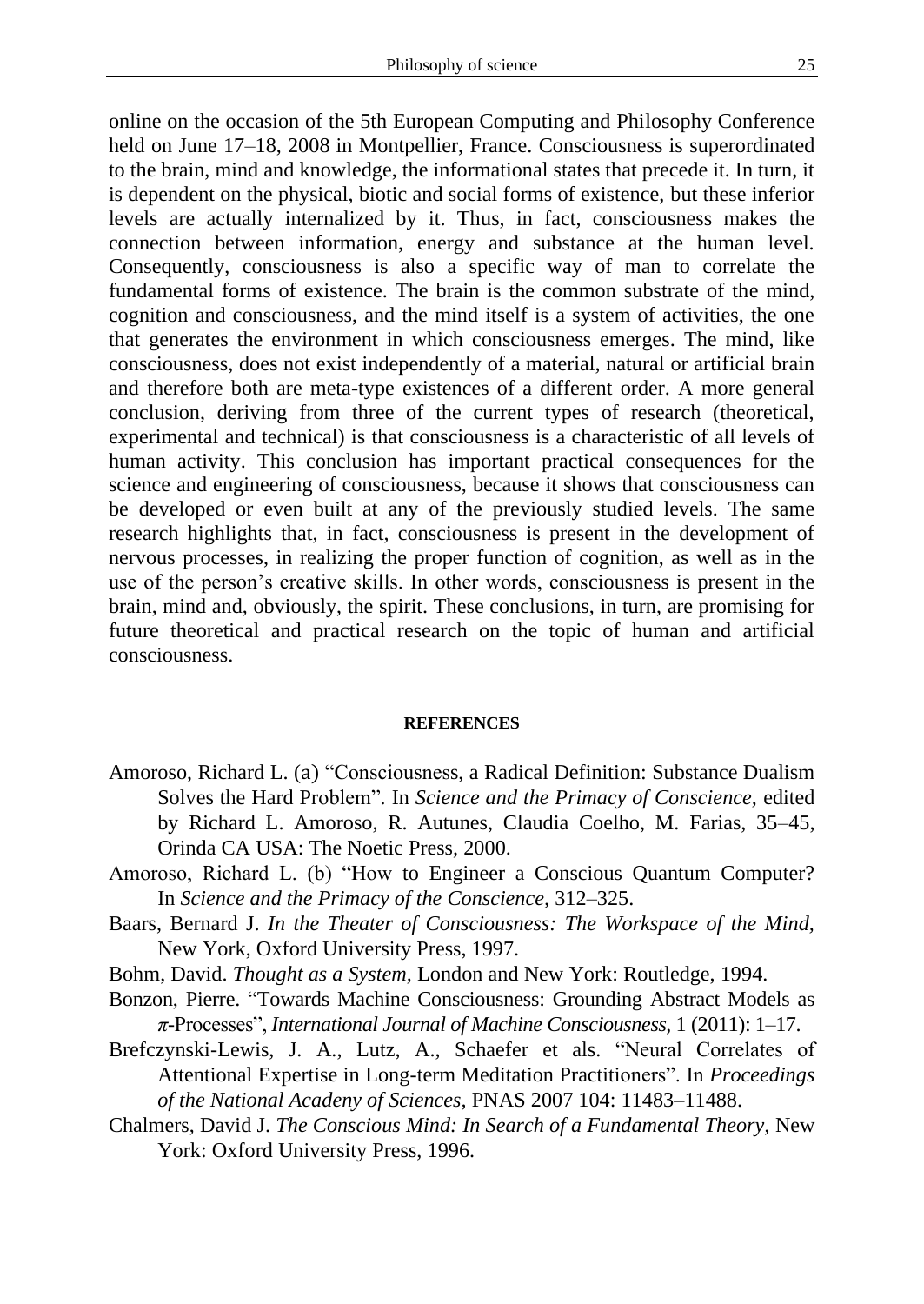- Churchland Smith, Patricia. *Neurophilosophy: Toward a Unified Science of the Mind / Brain.* Cambridge, Massachusetts, London: MIT Press, 1986.
- Collective Awareness Platform at https://ec.europa.eu/digital-single-market/en/ collective-awareness-platform-sustainability-and-social-innovation.
- Last access July 1, 2021 and October 25, 2021.
- Crick, Francis and Koch, Christof "Consciousness and Neuroscience". In *Philosophy and Neuroscience,* edited by W. Bechtel, P. Mandik, Jennifer Mundle and R. S. Stufflebeam, 254–276, Oxford: Basil Blackwell, 2001.
- Dennett, Daniel C. *Consciousness Explained,* New York: Little, Brown & Co., 1991.
- Dobrescu, Radu and Iordache, Florin. "Informing Science as a Conceptual Framework for Developing Information Systems" In Dobrescu, Radu and Iordache, Florin, *Complexity and Information,* 61–71, Bucharest: Romanian Academy's Publishing House, 2010.
- Dossey Larry M. D. *One Mind: How Our Individual Mind is Part of a Great Consciousness and why it Matters?* Brasov: Divine Truth Publishing, 2016.
- Drăgănescu, Mihai. "Interacting with Information Science and Technology, Philosophy of Science and the Society". In: *Mihai Drăgănescu in Medias Res*, edited by Dan Tufiș, Gheorghe Tecuci, Adrian Rusu and Ionuț Isac, 247–260, Bucharest: Romanian Academy's Publishing House, 2004.
- Dumitrache, Ioan and Arsene, Octavian. Engineering Perspective on the Mind, in the *Proceedings of the First National Conference of Neuroscience, Neuroinformatics, Neurotechnology and Neuro-Psycho-Pharmacology,* Politehnica Press, Bucharest, 2017.
- Ey, Henri. *Consciousness,* Bucharest: Scientific and Encyclopedic Publishing House, 1983.
- Goertzel, Ben. "Hyperset Models of Self, Will and Reflective Consciousness", *International Journal of Machine Consciousness,* 1 (2011): 19–53.
- Hoffman, Donald D. "Consciousness and the Mind-Body Problem". *Mind & Matter,* 6 (2008): 87–121.
- Kurzweil Ray. *How to Create a Mind? The Secret of Human Thinking Revealed,*  New York: Viking Press, 2012.
- Laszlo, Ervin, Grof, Stanislav, Russell, Peter. *The Conscious Revolution: A Transatlantic Dialog,* translation by Catalina Chiriac*,* Bucharest: Elena Francisc Publishing, 2009.
- Lutz, A. *et al. Meditation and the Neuroscience of Conscience,* http://brainimaging.waisman.wisc.edu/~lutz/Meditation\_Neuroscience\_2005 \_AL\_JDD\_RJD\_2.pdf . Last access October 25 2021.
- Mastrogiovanni, Fulvio; Scalmato, Antonello; Sgorbissa, Antonio and Zaccaria, Renato. "Problem Awareness for Skilled Humanoid Robots", *International Journal of Machine Consciousness,* 1 (2011): 91–114.
- Minsky, Marwin, *Society of Mind*, New York: Simon and Schuster, 1986.
- Moutsopoulos, Evanghelos, Conștiința intențională (*The Intentional Consciousness*)*,* translation by Ana Bazac, Bucharest: Omonia Publishing House, 2017.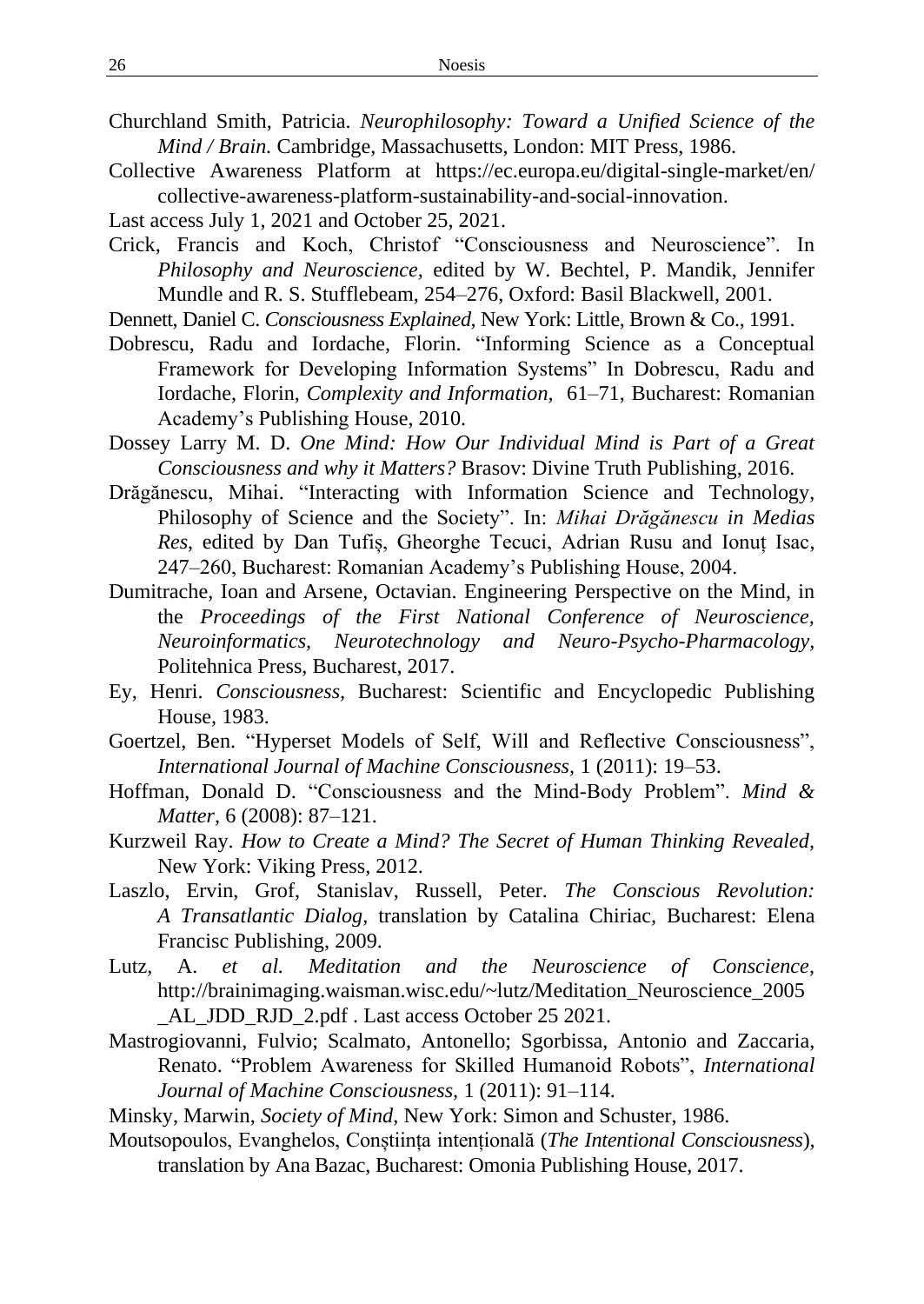- Pană, Laura. "An Integrative Model of Mind, Cognition, Consciousness and Creation" *Noema* 7 (2008): 120–137.
- Pană, Laura. "Characteristics of Information at the Social Level of Existence" In Laura Pană, *Philosophy of Information and Information Technology,* 21–32, Bucharest: Politehnica Press, 2004.
- Pană, Laura. "Conceptual Modeling of the Society of the Future in Mihai Drăgănescu's Writings: A Society of Consciousness or a Society of Culture?" *Noema* 12 (2013): 31–47.
- Pană, Laura. "Consciousness and Computing" In Laura Pană, *Philosophy of Information and Information Technology,* 193–211.
- Pană, Laura. "Crucial Intellectual Events in the History of Information Science and Technology", *Noesis* 35 (2010): 171–195.
- Pană, Laura. "From Information Flows and Nets to Knowledge Groups and Works", ECAP '07, the 5th *European Computing and Philosophy Conference,* Twente University, June 21–24, 2007, Enschede, Netherlands.
- Pană, Laura. "Information Machine", "Information Thinking, Information Action and Information Man" and "Information Society" In Laura Pană, *Philosphy of Technical Culture,* 430–439; 439–451; 452–472, Bucharest: Technical Publishing House, 2000.
- Pană, Laura. "Intellectual Techniques and Information Technologies in the Transition to the Knowledge Society", *Noesis* 30–31 (2005–2006): 69–85.
- Pană, Laura. "New Features of Cognition in the Technical Intellectual Environment", *Noema* 1 (2002): 116–128.
- Pană, Laura. *Philosophy of Information and Information Technology,* Bucharest: Politechnica Press, 2004.
- Pană, Laura. *Philosophy of Technical Culture,* Technical Publishing House*,*  Bucharest: 2000.
- Pană, Laura. "Philosophy, Science and Engineering of Consciousness in Mihai Drăgănescu", *Noema* 11 (2012): 13–45.
- Pană, Laura. "The Spiritual Level of Information Generating and Using" In Laura Pană, *Philosophy of Information and Information Technology,* 41–48.
- Pană, Laura. "Towards a General Theory of Information" In the *International Encyclopedia of Information Science and Technology,* Fourth Edition, volume VI, 4459–4470, Hershey PA, USA: IGI Global Disseminator of Knowledge, 2017.
- Pană, Laura. *Truth and Reality. Treatise on the Ontology of Values*, Bucharest: Semne Publishing House, 2019.
- Penrose, Roger. *Mintea noastră cea de toate zilele (The Emperor*'*s New Mind, Concerning Computers. Minds and the Laws of Physics),* Bucharest: Editura Tehnică, 1996.
- Pereira, Alfonso Jr. and Almada, Leonardo, F. "Conceptual Space and Consciousness", *International Journal of Machine Consciousness,* 1 (2011): 127–143.